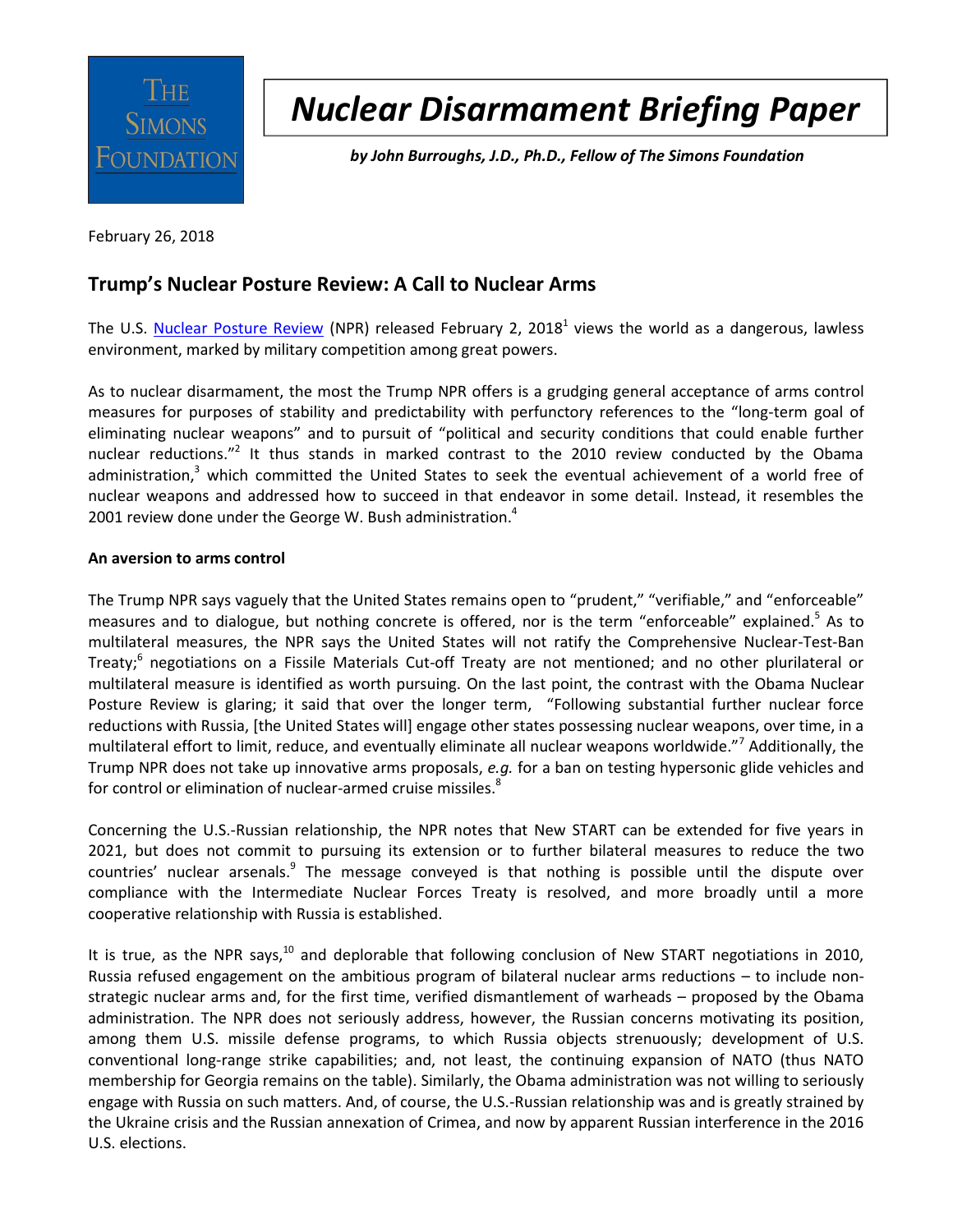It is a daunting list of obstacles. But it must also be remembered that the United States and Soviet Union undertook nuclear arms control during the Cold War, and that the unspeakable risks posed by nuclear weapons – especially the U.S. and Russian arsenals with their capacity to end civilization – create an overwhelming imperative to overcome obstacles. Thus it is important, as the NPR rightly says, to "rebuild trust and communication."<sup>11</sup> It is further true that even if the pursuit of bilateral arms control with Russia remains highly problematic, there are other measures that can be pursued, as indicated above. Indeed, in principle, deliberations or negotiations on a comprehensive agreement on the elimination of nuclear arms could be commenced, with reluctant states brought in later.

Above all, regardless of geopolitical circumstances, the United States is legally obligated under Article VI of the Nuclear Non-Proliferation Treaty (NPT) "to pursue negotiations in good faith on effective measures relating to cessation of the nuclear arms race at an early date and to nuclear disarmament." According to a unanimous conclusion of the International Court of Justice in 1996, the obligation requires states "to pursue in good faith and bring to a conclusion negotiations leading to nuclear disarmament in all its aspects." The obligation was reinforced by an NPT review conference "unequivocal undertaking … to accomplish the total elimination" of nuclear arsenals. It was to be implemented in part through fulfillment of another review conference commitment, diminishing the role of nuclear weapons in order to minimize the risk of their use and to facilitate disarmament.

The Obama NPR repeatedly referred to an NPT commitment to reduce the number and role of nuclear weapons. However, nothing of the kind is found in the Trump NPR; the only gesture is a brief mention of the "goals" of the NPT. $^{12}$  Moreover, the Trump NPR explicitly rejects a commitment in that vein made by the Obama administration, stating that the "need for flexibility to tailor U.S. capabilities and strategies to meet future requirements and unanticipated developments runs contrary to a rigid, continuing policy of 'no new nuclear capabilities'."<sup>13</sup>

#### **The U.S. nuclear arsenal: status quo and more**

In contrast to its virtual silence on the pursuit of nuclear arms control and disarmament, the NPR sets forth in some details plans to maintain, upgrade, and diversify the U.S. nuclear arsenal. It carries forward existing plans for the replacement and upgrading of submarine-based, land-based, and air-based (gravity bombs and cruise missile) nuclear forces, while adding a new element, a sea-based cruise missile, a previous version of which had been eliminated by the Obama administration. It also calls for near-term deployment of some low-yield warheads on currently deployed submarine-launched ballistic missiles. In attempting to sell this exorbitantly expensive program, the NPR presents a false comparison of modernization and upgrading of nuclear forces by China, Russia, and the United States.<sup>14</sup> It portrays Russia and China as outstripping the United States by failing to include U.S. efforts in a chart that earned "three Pinocchios" from fact checkers at the Washington Post.<sup>15</sup>

In its entirety this program, which envisions U.S. reliance on extensive and diversified nuclear forces for decades to come, is an anti-disarmament program. It betrays a lack of good faith in relation to the legal obligation to negotiate nuclear disarmament, and in certain respects violates the commitment made in NPT Review Conferences to diminish the role of nuclear weapons. It foregoes the opportunity to move the current paradigm in a better direction, notably by eliminating ground-based intercontinental ballistic missiles and/or nuclear-armed cruise missiles. Instead it proceeds on the assumption that the United States must maintain forces comparable to those deployed during the Cold War and even add new wrinkles.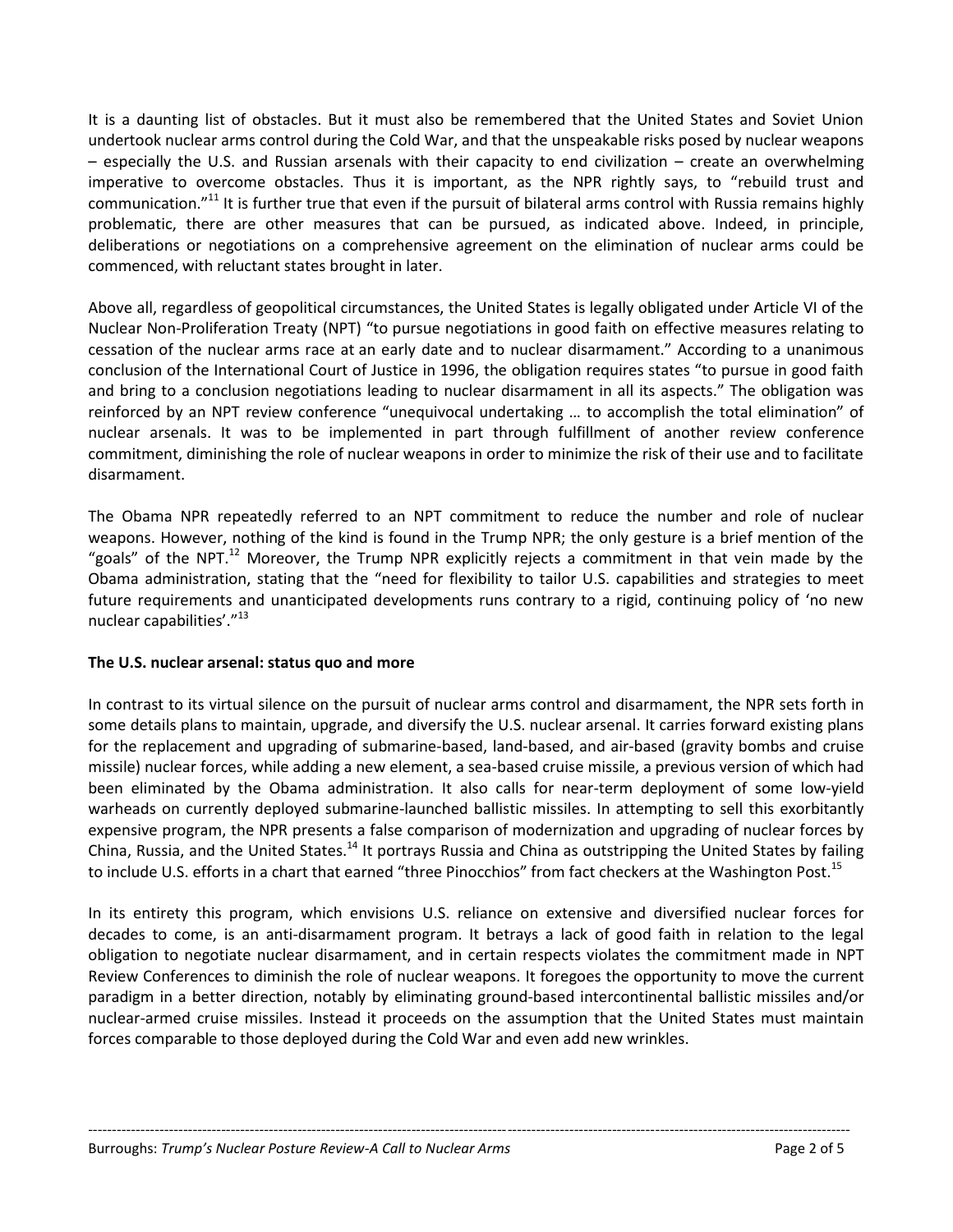One of the most provocative and destabilizing elements of the program is the Long Range Stand-Off Air Launched Cruise Missile (LRSO ALCM). It was in development during the Obama administration and is endorsed by the Trump NPR. Proponents of the LRSO ALCM argue that it will not increase instability because it would merely replace the existing ALCM. That argument, however, is not supported by the facts, since the LRSO ALCM would introduce new capabilities, including additional stealth features.<sup>16</sup> Further, the existing ALCM is carried only by B-52s, whereas the LRSO ALCM would be deployed on a new stealth bomber, the B-21 Raider, increasing the risk that it could be seen as a potential first strike weapon.

Similar issues are presented by the proposed new submarine-launched cruise missile. The NPR indicates that it could be used as a bargaining chip with Russia in relation to its development of a ground-based cruise missile in violation, the United States says, of the INF Treaty.<sup>17</sup> Perhaps too it is a bargaining chip in the Congressional budgetary process, which will have to address the extravagant and unaffordable NPR plan for the U.S. arsenal.

As to the proposed low-yield warheads for submarine-launched missiles, while probably not among the most important elements of the NPR plans, it certainly wins the prize for being the most nonsensical. Supposedly Russia would not be deterred from initiating use of nuclear weapons to "de-escalate" a conflict unless the United States has such a capability. Such scenarios rest on the dangerous assumption that nuclear escalation can be controlled. Further, the United States already has deployed low-yield nuclear weapons. The proposal would seem to serve the counterproductive purpose of signaling the Russians that the alleged strategy of deescalating a conflict with limited use of nuclear weapons is potentially an effective one.<sup>18</sup> It also might very well cause Russia to take counter-measures, *i.e.* spur nuclear arms racing.<sup>19</sup>

U.S. conventional capabilities mean that in most or all cases the use of low-yield nuclear weapons would not be necessary – and necessity is a bedrock requirement for compliance with the international law of armed conflict. Also, further development and deployment of low-yield nuclear weapons could lower the threshold of use and give more legitimacy to the use of nuclear weapons by other states and the United States. In most scenarios, certainly one involving the United States and Russia, use of low-yield nuclear weapons would carry an unacceptable risk of escalation. In general, breaking the norm against the use of nuclear weapons that has held since 1945 could lead to many extremely dangerous consequences.

The proposal reflects the influence in preparation of the NPR of a coterie of nuclear 'strategists' who have been obsessed for decades with theoretical scenarios for nuclear war-fighting. Such scenarios have always been far removed from the realities of how decision-makers think or would think about use of nuclear weapons – but making it a visible element of U.S. plans decreases the gap between theoretical and actual war-fighting. It also directly violates the commitment made by the United States in the NPT context to reduce the role of nuclear weapons, as do the proposals for a submarine-launched cruise missile and a more capable air-launched cruise missile.

#### **Expansive doctrine regarding use of nuclear weapons**

While the Obama administration did not adopt a doctrine of no first use of nuclear weapons or a doctrine that their sole purpose is to deter nuclear attacks, such an approach was seriously considered, and its Nuclear Posture Review was quite reserved on use of nuclear weapons in response to non-nuclear attacks. It stated that "the role of U.S. nuclear weapons to deter and respond to non-nuclear attacks—conventional, biological, or chemical—has declined significantly," adding, however, that "there remains a *narrow* range of contingencies in which U.S. nuclear weapons *may* still play a role in deterring a conventional or CBW [chemical or biological weapon] attack against the United States or its allies and partners."<sup>20</sup>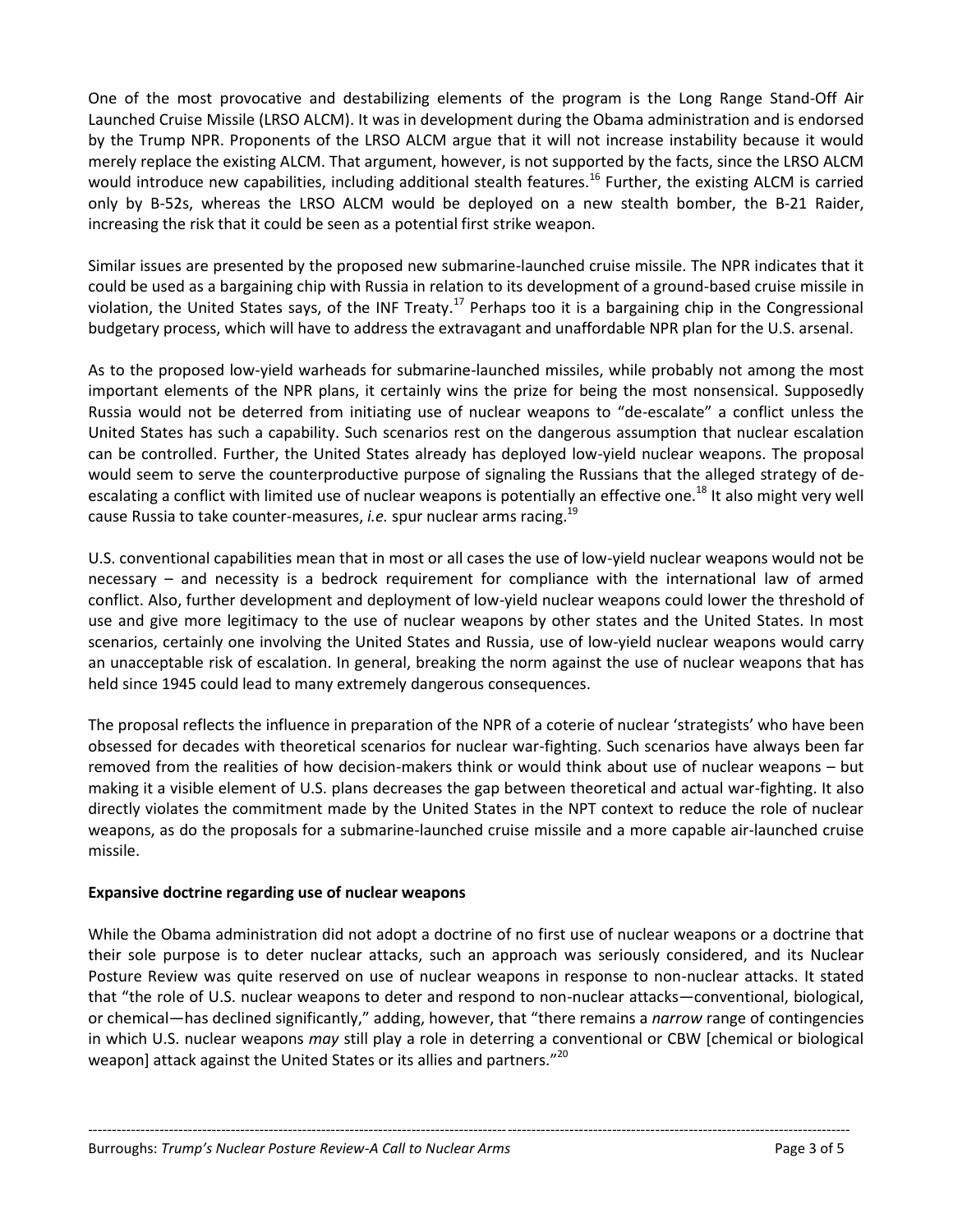The Trump NPR displays no such reticence. It states: "There now exists an unprecedented range and mix of threat, including major conventional, chemical, biological, nuclear, space, and *cyber* threats, and violent nonstate actors."<sup>21</sup> And it says: "Potential adversaries must recognize that across the emerging range of threats and contexts: 1) the United States is able to identify them and hold them accountable for acts of aggression, *including new forms of aggression*; 2) we will defeat *non-nuclear strategic attacks* … [T]he United States will maintain the range of flexible nuclear capabilities needed to ensure that nuclear or *non-nuclear* aggression … will fail to achieve its objectives ...."<sup>22</sup>

The Trump NPR thus expands the role of nuclear weapons by affirmatively identifying circumstances in which they could be used, namely in response to "non-nuclear strategic attacks", notably including cyber attacks. While the Obama NPR did not explicitly rule out such contingencies, the Trump NPR, with its alarmist threat assessment and repeated references to a possible nuclear response to non-nuclear attacks, conveys much more reliance on nuclear weapons outside the sphere of deterring nuclear attack.

This change increases the risks of nuclear war. In particular, hard-to-attribute apparent cyber attacks will be considered a possible reason to resort to nuclear weapons, a change that will be all the more risky if other nuclear powers emulate the US policy. As Bruce Blair has explained, this approach would support responding with nuclear weapons to Russian cyber and other non-nuclear attacks on civilian infrastructure in a war in Europe.<sup>23</sup> It has similar consequences with respect to a conflict with North Korea.

Hopefully but not certainly, in the near-term actual conflict that would give rise to such contingencies will not break out. But increased doctrinal emphasis on possible resort to nuclear weapons, and steps like further deployment of low-yield weapons, have consequences. They make progress on reduction and elimination of nuclear arms much more difficult, reversing the dynamic expressed in the NPT commitment to reduce the role of nuclear weapons in security policies in order to facilitate disarmament.

The NPR asserts in passing that the "conduct of nuclear operations would adhere to the law of armed conflict."<sup>24</sup> A 2013 Pentagon Report on Nuclear Employment Strategy had stated that all plans for use of nuclear weapons must "for instance, apply the principles of distinction and proportionality and seek to minimize the collateral damage to civilian populations and civilian objects."<sup>25</sup> In public appearances in November 2017, the present and preceding commanders of Strategic Command stated that orders to use nuclear weapons in violation of the law of armed conflict would be refused.<sup>26</sup> The truth is that nuclear weapons cannot be used in compliance with that law, above all because their massive indiscriminate effects make it impossible to distinguish between military targets and civilian populations and infrastructure.

That truth was recognized by the Treaty on the Prohibition of Nuclear Weapons adopted at the United Nations by 122 states on July 7, 2017. The treaty's preamble reaffirms the need for all states to comply with applicable international law, including international humanitarian law and international human rights law, recites rules and principles of international humanitarian law, and states: "*Considering* that any use of nuclear weapons would be contrary to the rules of international law applicable in armed conflict, in particular the principles and rules of international humanitarian law." The preamble also reaffirms that "any use of nuclear weapons would also be abhorrent to the principles of humanity and the dictates of public conscience" – factors with legal as well as moral value.

### **Conclusion**

The Trump NPR is a highly retrograde document. Canada and other U.S. allies, as well as non-governmental organizations committed to arms control and disarmament, must act effectively to prevent its implementation and to change the paradigm it embodies.